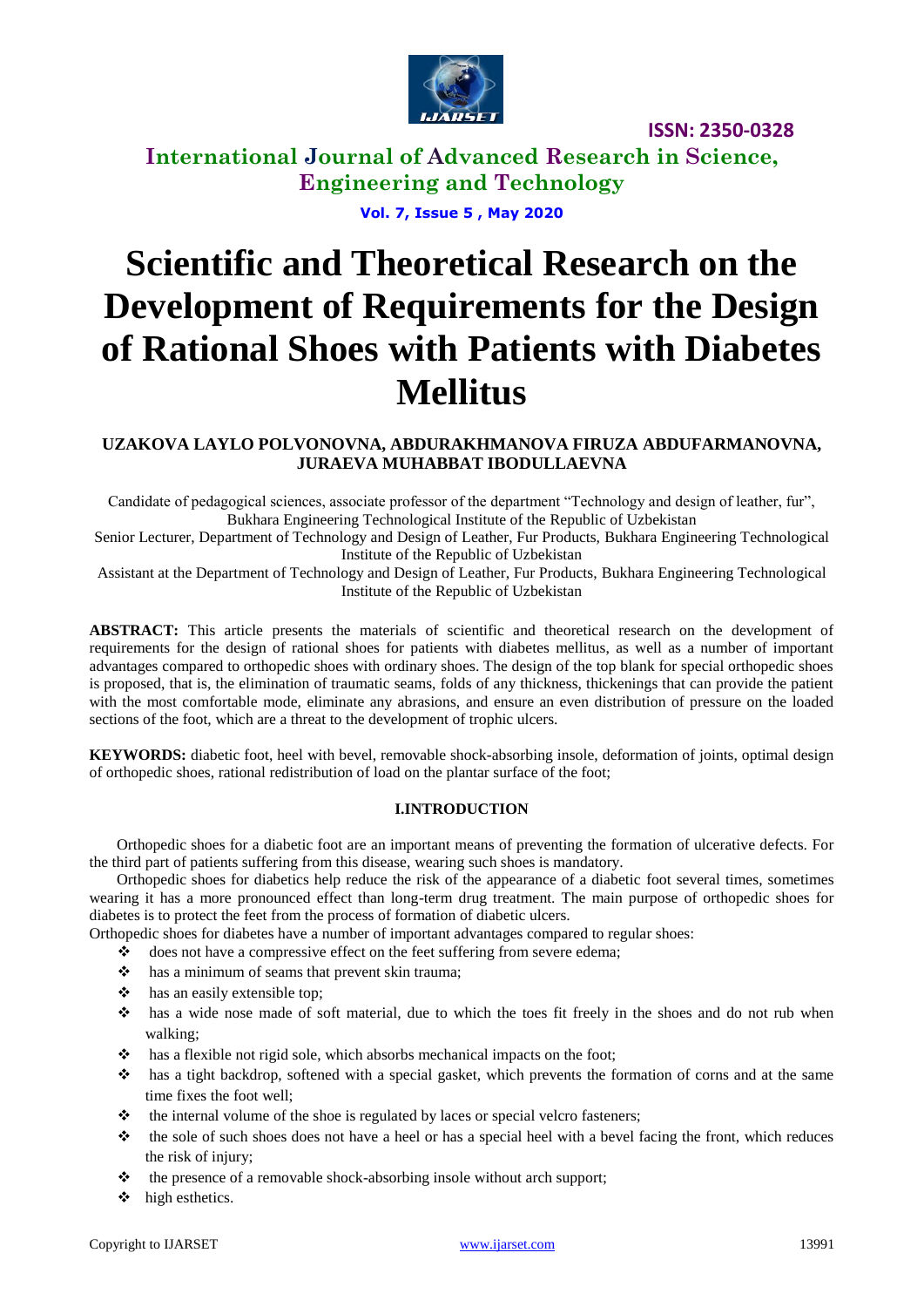

## **ISSN: 2350-0328**

# **International Journal of Advanced Research in Science, Engineering and Technology**

## **Vol. 7, Issue 5 , May 2020**

 Shoes for diabetic foot can be summer, winter and demi-season, in addition, it can be classified by age range and severity of foot pathology.

- The main indications for wearing special shoes for diabetes are:
- $\triangleright$  diabetic polyneuropathy or angiopathy;
- $\triangleright$  operations associated with amputation of the lower limb;
- $\triangleright$  chronic osteoarthropathy, which is accompanied by deformation of the feet;
- $\triangleright$  the presence of diabetic foot syndrome (in the absence of ulcers and other defects);
- $\triangleright$  circulatory disorders in the toes;
- $\geq$  ioint deformation (in order to compensate for this defect).

#### **II. SIGNIFICANCE OF THE SYSTEM**

The decision to wear orthopedic shoes in patients with diabetes is made by the doctor. It determines how effective the wearing of the product will be, selects the optimal shoe design.

When choosing orthopedic shoes, it is important to pay attention to how it looks, whether it has a platform or a heel. With a diabetic foot, they are not recommended. It is best to choose shoes with a closed upper, so the skin will be minimally affected by the external environment.

Every hour in the world there are 55 amputations of the lower extremities in patients with diabetes mellitus.

Despite significant world achievements in the study of the pathogenesis of diabetes mellitus and its complications, the number of leg amputations in diabetes is growing.

#### **III. LITERATURE SURVEY**

 According to international statistics, the main risk factors for the formation of plantar recurrent ulcerative defects in diabetes mellitus is a combination of neuropathy with deformations, while the main risk of amputation belongs to ischemia.

 The most important factor contributing to the development of diabetic foot ulcers is high plantar pressure. This factor affects only in combination with neuropathy. That is why any treatment must necessarily take into account the need for partial or complete unloading of certain zones or the entire foot.

 There are a number of factors that can cause an increase in peak plantar pressures. These are such as internal factors, external and behavioral. Internal factors include foot changes in various deformations. Among the external factors for increasing plantar pressure, the use of inadequate shoes is most often observed, as well as the treatment of feet with sharp objects.

 The lack of measures for unloading the foot, high plantar pressures can cause the formation of ulcers on the foot, which has lost sensitivity. There are three ways of damage. The first is the effect of the load on a very small area, for example on the fingers, even insignificant in time.

 The second is constant squeezing with narrow shoes for several hours with the development of ischemic necrosis. The third way is the repeated effect of pressure on the affected area leads to the appearance and spread of infection into the deep tissues of the foot. The areas of protrusion of the bone structures of the foot are particularly susceptible to compression by footwear.

 Extremely important is not only the treatment of foot damage in diabetes mellitus, but also the active prevention of foot damage.

 In the acute and subacute stages of the process of this disease, a complete exclusion of loads on the foot is necessary.

#### **IV. METHODOLOGY**

In the chronic stage, patients need to be provided with individual orthopedic shoes.

Unloading the middle part of the foot with progressive deformity is an extremely important task since increasing biomechanical disturbances in the foot cause ulcerative necrotic processes resulting in amputation of the limb.

When choosing shoes for a patient with diabetes mellitus, first of all, one should assess the presence of risk factors that allow the patient to be classified as a risk group for diabetic foot, as well as the degree of activity of the patient, his age and social level.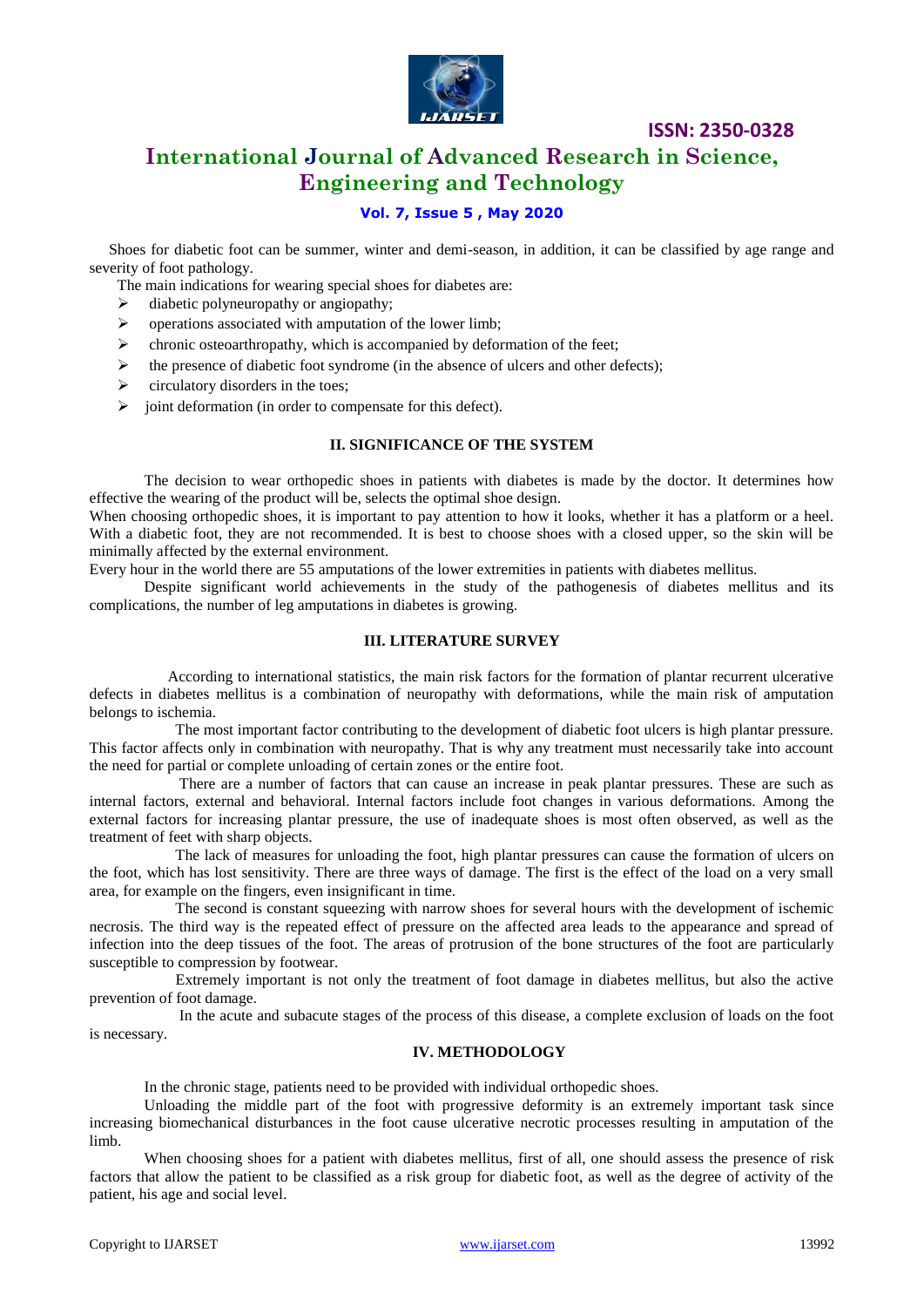

# **ISSN: 2350-0328**

# **International Journal of Advanced Research in Science, Engineering and Technology**

## **Vol. 7, Issue 5 , May 2020**

When appointing shoes, the following problems associated with the type and shape of the foot should be taken into account:

- $\checkmark$  loss of "protective" sensitivity susceptibility to abrasions, compression of shoes, minor injury;
- development of typical deformities due to motor neuropathy;
- $\checkmark$  typical plantar localization of ulcers and risk zones due to the concentration of peak plantar pressures;
- hammer-shaped fingers and ulcerative defects located on the plantar and back surfaces of the fingers are characteristic;
- development and formation of an ulcer in the center of the foot or deformities of the back of the foot, with a violation of the biomechanics of walking.

In addition to the above features, you should also consider such additional problems that complicate the use of shoes:

- the use of a bandage in cases of damage or the occurrence of edema of the foot may lead to the need for temporary use of shoes with additional volume;
- in obese individuals, it is possible to expect a significant increase in the load on the longitudinal arch of the foot, which requires an insole with biomechanical correction;
- in patients with arthritis, it is possible to expect difficulties when using strap fasteners, in these cases Velcro fasteners should be used.
	- Thus, providing patients with diabetes with orthopedic shoes should help:
- restoration or compensation of the standing and walking function; rational redistribution of load along the plantar surface of the foot;
- prevention of trauma to the soft tissues of the foot and, as a result, the appearance of purulent-necrotic complications; prevention of early amputations within the foot.

 Patients with "diabetic foot" syndrome need special shoes or special orthopedic devices that can provide the patient with the most comfortable mode, eliminate any scuffs, and ensure even pressure distribution on the loaded "peak" sections of the foot, which are a threat to the development of trophic ulcers.

According to the normative documentation, "diabetic" shoes are divided into individual - made strictly according to the plaster cast; and individualized - that is, shoes made on a special "diabetic" block, but with an individual insole attached.

 The materials from which special orthopedic shoes are made should provide good ventilation, be hygroscopic. When designing the construction lines of shoe parts, it is necessary to take into account the biomechanics of patient walking.

 Particular difficulties arise in the manufacture of shoes for patients with concomitant deformities, often accompanying "diabetic foot syndrome". For example, patients who underwent amputation, in addition to the above requirements, are shown, if possible, compensation for the lost part of the limb, as well as the restoration of its supporting and locomotors function.

 When prescribing supplementary corrective devices to patients suffering from static flatfoot, the manufacture of "semi-insoles" is unacceptable. Inserted internal parts of the shoe should be made along the contour of the draw pads, and raising the vaults must be done with extreme caution.

 The shape and geometric dimensions of the pads should provide the necessary footwear for the toe, to take into account the thickness of the interstitial layer, to correspond to the optimal height of the heel of the heel of the foot.

 In case of edema growing at the end of the day, it is advisable to recommend shoe designs with parts that regulate the volume parameters, while the pads should ensure the use of the maximum (possibly non-standard) volume.

 It is necessary to take into account the case of the use of replaceable inset soft devices in one shoe design, which can be used as swelling increases. This option pads must be made individually and take into account the full, long and high increments depending on the deformation of the feet.

#### **V. EXPERIMENTAL RESULTS**

 The design of the top blank for special orthopedic shoes for patients with diabetes mellitus should be devoid of traumatic seams, folds of any thickness, thickenings. When designing designs for special shoes for patients with diabetes, it is advisable to consider the following:

the design of the shoe has an allowance that takes into account the thickness of the insert orthopedic insoles;